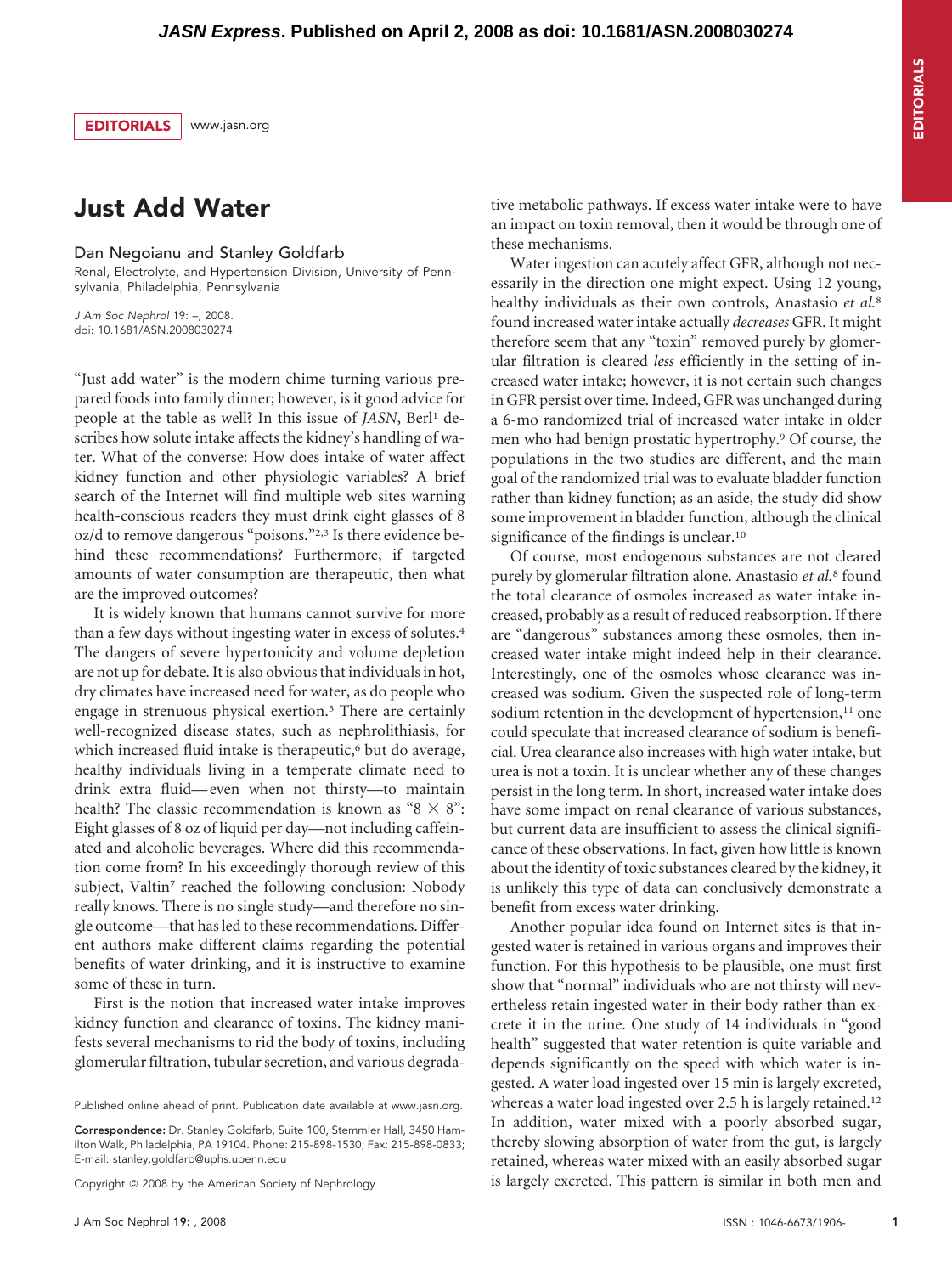women, although a separate study suggested water retention in women is greater than in men.13 Such studies examine relatively short-term changes, usually over 24 h. We are not aware of data regarding what type of steady state develops over longer periods of increased water intake. Even if such data were available, it is difficult to know how to interpret their clinical importance; therefore, it may be more fruitful to focus on outcomes that have more established clinical relevance.

One frequent rationale for increasing water intake is to increase satiety as part of the self-management of obesity. There is surprisingly little evidence regarding this issue. One study of women found water drinking before a meal increased satiety during a meal— but not after it.14 Caloric intake was not measured. Another study—this time of men—found total caloric intake decreased by increasing the volume of a calorie-containing drink given before the start of a meal.15 Another study by the same group— of women only—showed increasing the water content of foods themselves decreased caloric intake, but offering water in parallel with food did not.16 None of these studies makes clear whether drinking a large volume of fluid over the course of a day will decrease the number of ingested calories. As an interesting corollary, ingesting water could also affect caloric balance by increasing energy use. Two studies by Boschmann *et al.*17,18 found consumption of water increased thermogenesis— boosting the number of calories used by the body. This effect is not seen with ingestion of salt-containing fluids. Another group found increased body temperature in athletes who rehydrated with pure water when compared with athletes given a carbohydrate/saline solution<sup>19</sup>; however, other authors have disputed Boschmann's findings.20 It is unclear why water ingestion would increase energy consumption, although it is relatively well documented that ingestion of pure water increases sympathetic tone whereas consumption of saltcontaining solutions does not.21 In fact, ingestion of 16 fl. oz. of water to activate the gastropressor response is recommended as a treatment for orthostatic hypotension.22

Although the data regarding satiety and thermogenesis are intriguing, they are insufficient to clarify the role of water intake in mitigating the obesity epidemic. Although it may be cliché to suggest further research is required, the impact of water on obesity seems the most compelling choice among multiple issues to test regarding the benefits of supplemental water intake. Not only is it highly relevant to public health, but also changes in obesity-related outcomes such as caloric intake and body weight are readily quantifiable and therefore lend themselves to study.

There certainly are other public health concerns invoked in the debate over water intake. Retrospective case-control and cross-sectional studies showed associations between decreased fluid intake and the incidence of such disparate conditions as coronary disease, bladder cancer, and colon cancer.23,24 Of course, these studies suffered from weaknesses typical of epidemiologic and retrospective case-control data: Are people sick because they drink less, or are they drinking less because they are sick? Only large and expensive randomized trials could

settle these questions definitively. Given that water cannot be patented, such trials seem unlikely.

Not all conditions worthy of study need be life threatening. Headache is frequently attributed by the lay public to water deprivation, but there is little study of this phenomenon.25 To our knowledge, only one trial has examined headache prevention by increasing water intake.26 Fifteen patients with migraine headaches were randomly assigned to increased water intake or placebo for 12 wk. The number of hours of headache was quantified over 14-d intervals at the beginning and at the end of the trial. Although the treatment group had 21 fewer hours of headache compared with the control group, this difference did not reach statistical significance (the number of patients was obviously quite small). Given the economic impact of migraine on time lost from work, this area would seem to be ripe for further study.

A frequently cited cosmetic benefit of water drinking is improved skin tone. Although frank dehydration can obviously decrease skin turgor, it is not clear what benefit drinking extra water has for skin. One study suggested ingestion of 500 ml of water increases indices of capillary blood flow in the skin.27 It is unclear whether these changes are clinically significant or how to interpret them in light of water's potential impact on sympathetic tone. We were unable to find any other data regarding the impact of water intake on skin in otherwise healthy people.

To summarize the conclusions of other, more exhaustive reviews: There is no clear evidence of benefit from drinking increased amounts of water.7 Although we wish we could demolish all of the urban myths found on the Internet regarding the benefits of supplemental water ingestion, we concede there is also no clear evidence of *lack* of benefit. In fact, there is simply a lack of evidence in general. Given the central role of water not only in our bodies but also in our profession, it seems a deficit worthy of repletion.

## DISCLOSURES

None.

## REFERENCES

- 1. Berl T: Impact of solute intake on urine flow and water excretion. *J Am Soc Nephrol* 19: 000 – 000, 2008
- 2. Jegtvig S: Drinking water to maintain good health, 2007. Available at: http://nutrition.about.com/od/hydrationwater/a/waterarticle.htm. Accessed March 18, 2008.
- 3. Drink to your health. . .with water! Mother nature's healthy "cocktail, 2007." Available at: http://betterwayhealth.com/drinking-water.asp. Accessed March 18, 2008.
- 4. Adolph EF: *Physiology of Man in the Desert.* New York, Interscience Publishing Co., 1947, pp 357
- 5. Institute of Medicine (U.S.). Panel on Dietary Reference Intakes for Electrolytes and Water: *DRI, Dietary Reference Intakes for Water, Potassium, Sodium, Chloride, and Sulfate.* Washington, DC, National Academies Press, 2004, pp 617
- 6. Borghi L, Meschi T, Amato F, Briganti A, Novarini A, Giannini A: